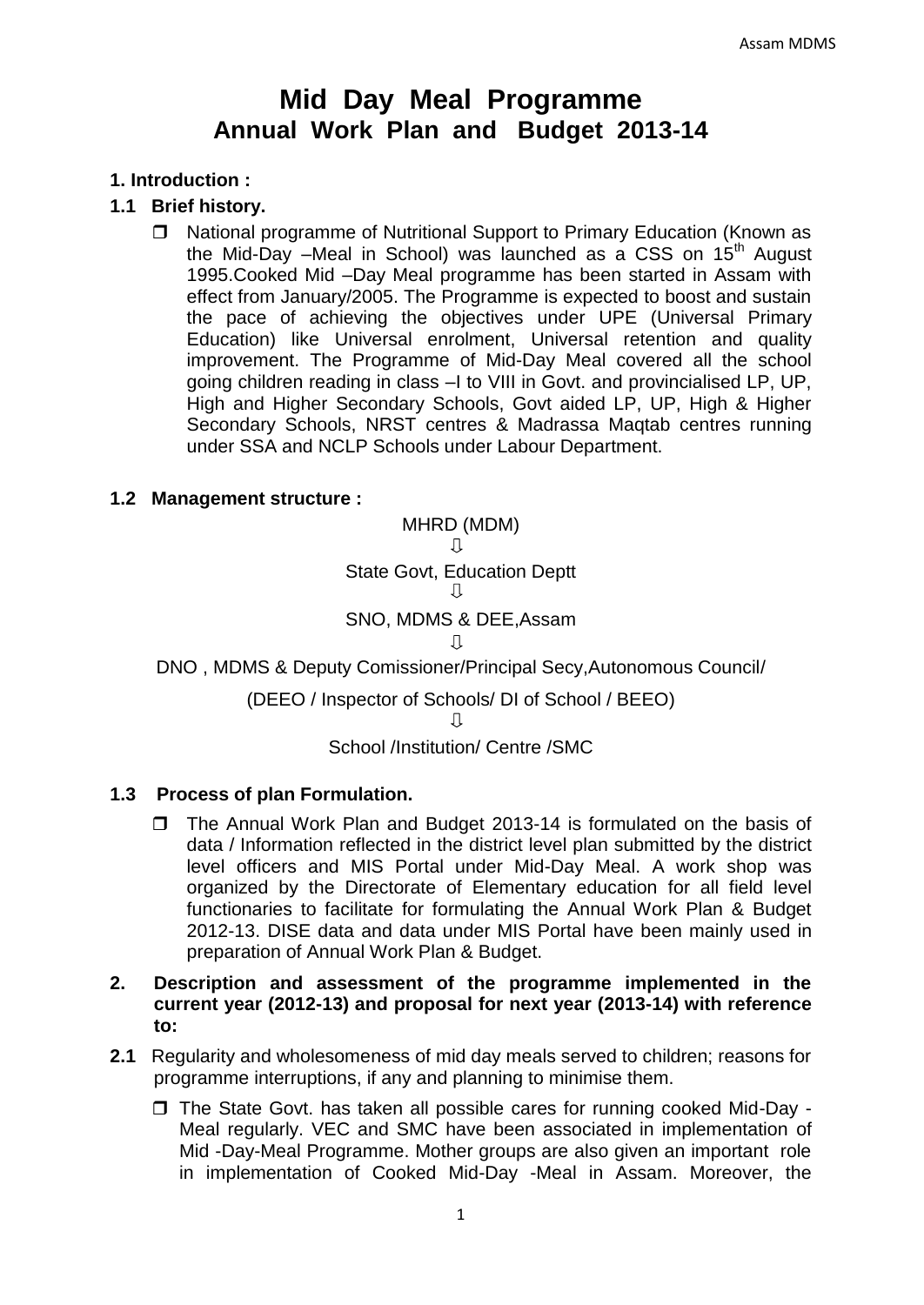implementation of MDM at district level is being reviewed time to time at State Level. Though some interruptions have been noticed in some districts in implementation of MDMs in some places due to local disturbances, yet the State Govt. has instructed the District Nodal Officers to take step to increase the number of days for serving Mid-day Meal, to compensate the loss of MDM days due to Local disturbance.

- **2.2** Coverage of children of NCLP schools as per upper primary norm. NCLP schools are primary schools but eligible for benefit as per upper primary norm.
	- □ 254 NCLP Schools have been provided with Mid-Day Meals. 55 NCLP Schools are running in Kamrup (M) and 199 NCLP Schools are running in Nagaon District. Altogether 13880 children have been covered in 254 NCLP Schools. These schools are running as Lower Primary Schools as because the syllabus and curriculum of these schools are same as Lower Primary Schools. But considering the age group of the children reading in NCLP Schools Mid-Day Meal has been provided as per Upper Primary norms.
- 2.3 Food grains management, including adequacy of allocation, timeliness of lifting, transportation and distribution, and suitability of storage at different levels. Challenges faced and plan to overcome them.
	- □ During 2010-11 the Central Govt. has issued new guidelines for making payment of cost of food grains at district level. According to the new system the district authority of FCI will submit bills of lifting food grains to the DNO, MDM for payment of cost of food grains. The DNOs will submit the requirement of cost of food grains to the SNO, MDM who will release the amount according to availability of fund. In the present system it has been observed that the SNO, MDM has released the fund for cost of food grains to the DNOs. But at DNO level the payment of cost of food grains to FCI is not prompt. During the current year the SNO, MDM has already released the cost of food grains up to September/2012. But the released of cost of food grains to FCI by DNO MDM is not very encouraging.

The Central Govt. has released the allocation of rice on the basis of average attendance of students in the schools .Rice allocation has been made district wise by the SNO, MDM at state level and break up of district wise allocation of rice has been communicated to the DNOs, MDM and FCI authority. In the current year the Govt. of India has released rice and cost of cooking cost on the basis of enrolment 4890326 in the state. Most of the school authority have stored the rice in the store rooms of kitchen-cum –store. The concept of district level storage for keeping rice as buffer stock may be considered by the Govt. Transportation cost has been released upto September/2012. The District authorities have seen the overall implementation of the scheme so that no interruption has been found at any level.

- 2.4 System for payment of cost of food grains to FCI. Status of pending bills of FCI of the previous year.
	- $\Box$  The FCI at district level have submitted the bills in the office of the Deputy Commissioner and DNO, MDM and in case of Autonomous Council in the office of the Principal Secretary, Autonomous Council on monthly basis/ quarterly basis. As per guidelines DNO, MDM are to make payment to FCI after receiving the bills for the month. But it has been observed that the process of payment of cost of foodgrains to FCI is not encouraging. Several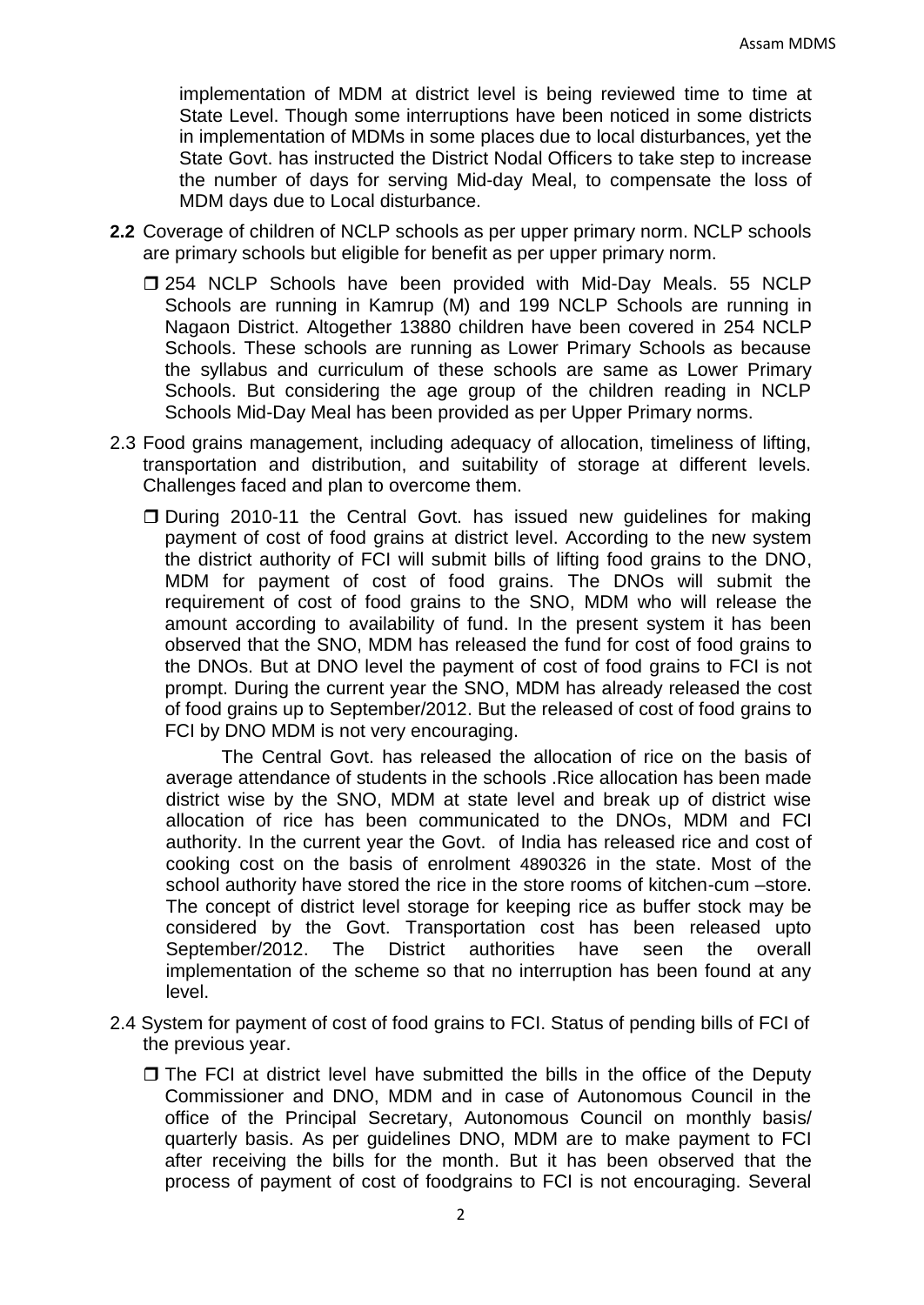reminders have been issued from SNO office to the DNOs for regular payment of cost of foodgrains to FCI, but position of payment of cost of foodgrains to FCI is yet to be improved.

Status of pending bill is shown below:

I.For 2011-12 - Rs.5.92 crores II.For 2012-13 - Rs.28.39 crores

The above total amount of Rs.24.31 crores is still pending at different district for payment to FCI upto December, 2012.

- 2.5 System for release of funds provided under MDM (Central and State). Please indicate the dates when the fund was released to State Authority / Directorate / District / Block / Gram Panchayat and finally to the Cooking Agency / School.
	- The State Govt. releases the fund to SNO, MDM & Director of Elementary Education, Assam after receiving the concurrence from State Finance Deptt. The Director of Elementary Education, Assam presents the bill of the sanctioned amount to the Treasury office and the SNO, MDM after receiving the fund from Treasury releases the same to the DNO, MDM. The DNO, MDM release the fund to the SMC (School Managing Committee). The process takes about 3 to 4 months for receiving the fund by the SMCs.

During the current financial year the Govt. of India has released the fund as mentioned below:-

| I. 20% Adhoc grant                | $\sim$        | Rs.13364.87 lakh |
|-----------------------------------|---------------|------------------|
| II. Balance of $1st$ Instalment - |               | Rs.12563.70 lakh |
| Total                             | $\sim$ $\sim$ | Rs.25928.57 lakh |

Against the Central Share of  $1<sup>st</sup>$  installment the State Govt. releases mandatory Matching Contribution (State Share) an amount of Rs.2458.86 lakh. The Central Govt. has not yet released the 2<sup>nd</sup> installment.

Fund flow:

*MHRD(MDM) State Govt. Education Deptt. SNO, MDMS & DEE,Assam DNO , MDMS & Deputy Comissioner/Principal Secy,Autonomous Council SMC*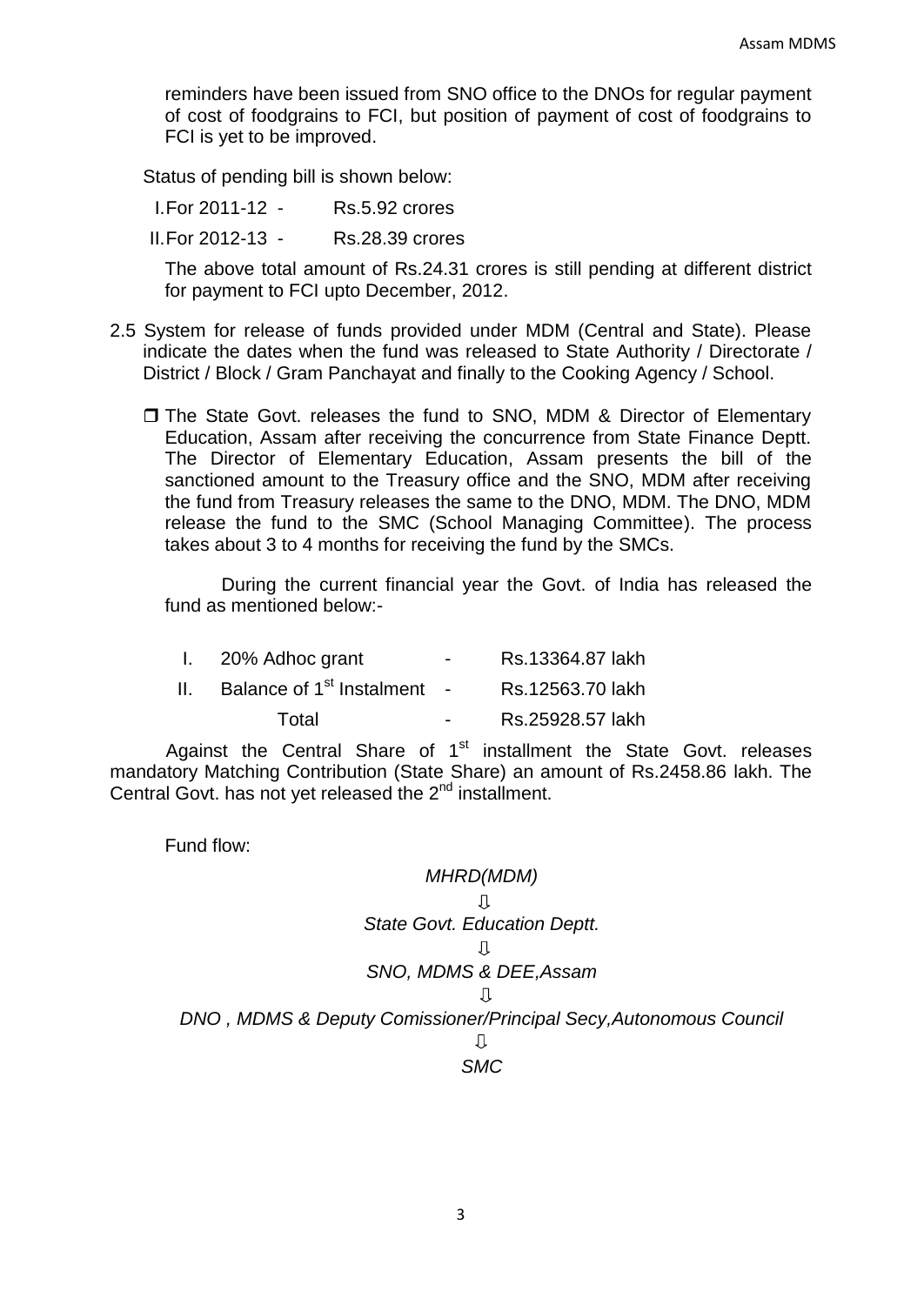| Instalement                           | Date of receive<br>of central share<br>by state | Date of receiving of<br>fund by SNO, MDMS<br>& DEE, Assam | Date of realease of<br>fund to the districts<br>by SNO, MDMS |  |
|---------------------------------------|-------------------------------------------------|-----------------------------------------------------------|--------------------------------------------------------------|--|
|                                       |                                                 |                                                           |                                                              |  |
| Opening balance as on<br>1/4/2012     | 1/4/2012                                        |                                                           |                                                              |  |
| Adhoc grant                           | 29/5/2012                                       | 29/8/2012                                                 | 26/10/2012                                                   |  |
| Balance of 1 <sup>st</sup> instalment | 16/8/2012                                       | 28/2/2013                                                 | 19/1/2013                                                    |  |
| $2nd$ instalment                      | Not yet received                                |                                                           |                                                              |  |

 $\Box$  Table of receiving and release of fund under MDMs during 2012-13

## (Rs. in lakh)

## **2.6 Submission of Information in Mandatory Table (AT-24).**

Fund release date has been shown in Table (AT-24)

- 2.7 System and mode of payment of honorarium to cook-cum-helpers and implementing agencies viz. NGOs / SHGs / trust / centralized kitchens etc.
	- The State Govt. Finance Deptt. release the amount to Education Department. The SNO, MDMS & DEE, Assam draws the amount for honorarium to cook-cum-helpers and releases the same to the DNOs,. The DNOs release the honorarium of cook-cum-helpers to the SMC .The SMC finally makes the payment to cook-cum-helpers. As regards the only NGO viz. The Akhay Patra Foundation receives the fund from DNO, Kamrup (M) & Kamrup for the same and the same releases in two ways by The Akhay Patra Foundation i.e. The Akhay Patra Foundation release the Honorarium to the cook-cum-helper engaged by them and also release the fund to the SMC for making payment honorarium to the cook-cum-helper engaged by SMC.
- 2.8 System for procuring cooking ingredients (pulses, vegetables including leafy ones, salt, condiments, oil and fuel etc.), Commodities, which are centrally purchased and supplied to schools or locally purchased at school level.
	- $\Box$  The SNO (State Nodal Officer) releases the fund of cooking cost to the DNOs and DNOs release the fund to the SMC for purchase of above ingredients locally so that season wise available vegetable can be provided in the meals. However in 569 schools located within Guwahati city and nearby areas of Guwahati city has been provided MDM through Akshay Patra.
- 2.9 System for cooking, serving and supervising mid day meals in the school and measures to prevent any untoward happening.
	- □ The School Managing Committee (SMC) engages cook-cum-helpers mainly from mother group. Further Mother group also help in serving cooked food to the Children. SMC/VEC members supervise the implementation of the scheme. The Deputy Commissioners (DNO) takes measures to avoid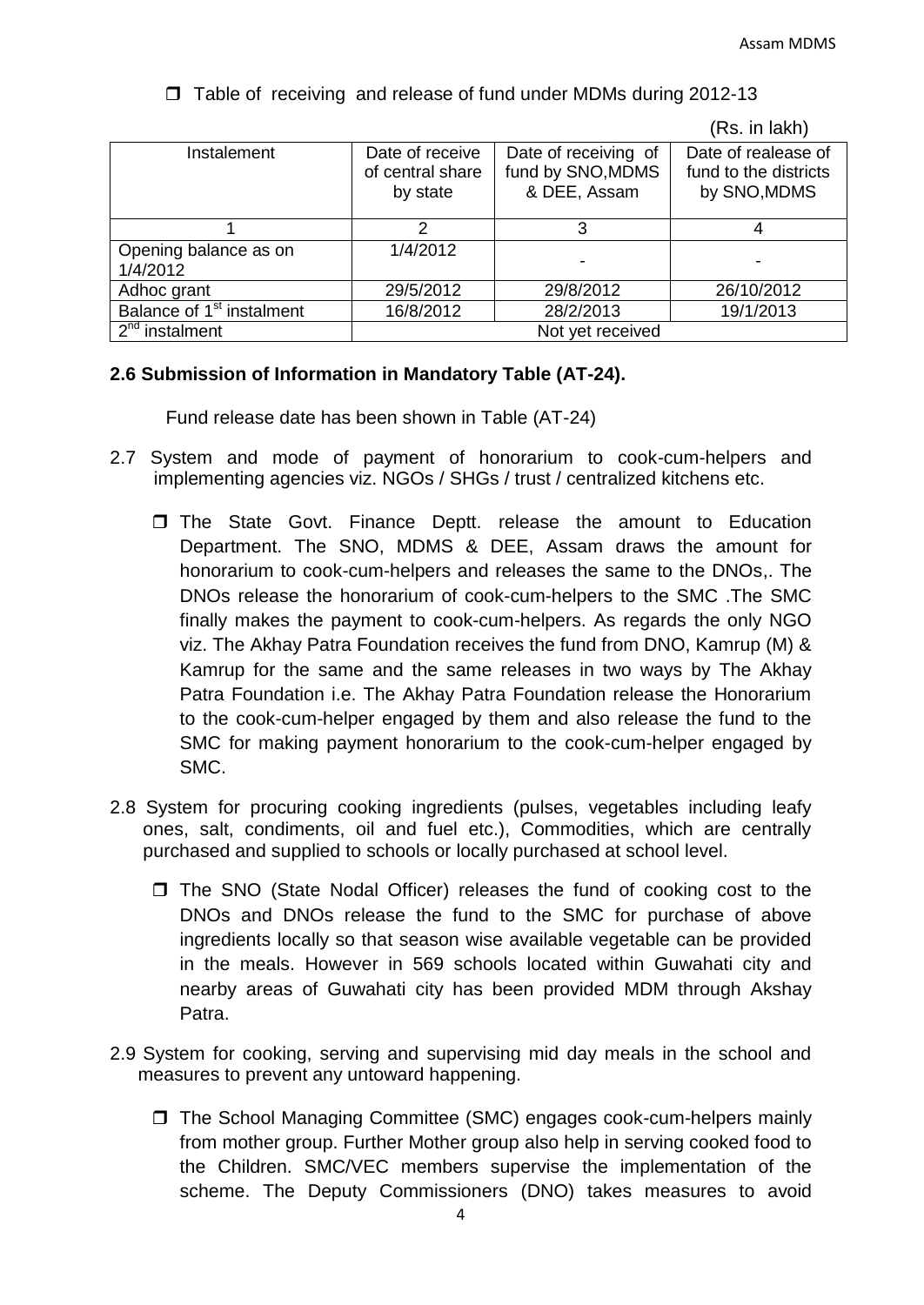untoward happening in the implementation of MDM in schools. The State Govt. has already provided Fire Extinguishers in all the schools and issued instruction to keep away toxic and inflammable materials from the class rooms & kitchen sheds.

- 2.10 Procedure and status of construction of kitchen-cum-store.
	- $\Box$  The State Govt. has engaged two construction agencies namely HOUSEFED and Assam State Housing Board for construction of Kitchen cum stores under MDM programme. Accordingly SNO, MDM has placed work order for construction of 44729 Kitchen – cum store in 44729 schools. Further construction of Kitchen Shed to 6361 schools the necessary fund has been released to the SMC through SSA, Assam. Guidelines and plan estimate has also been sent to the SMC. The up to date progress for construction of kitchen-cum-store is shown below :

Fund released by Govt. of India to 56795 schools for construction of kitchen shed.

- Construction completed in **38711** schools
- Progress **7648** schools
- Yet to start **10436** schools. State Govt.
- 2.11 Procedure of procurement of kitchen devices from (i) funds released under the Mid-Day Meal Programme (ii) other sources.
	- □ The State Govt. have engaged Assam Govt. Marketing Corporation and Assam Small Industries Development Corporation for procurement of kitchen devices and to deliver the same at Block Level Offices .The SMC collect the same from the Block Offices. 17666 Schools have been provided with kitchen devices. Another 13277 schools will be provided with kitchen devices soon. Further Govt. of India has sanctioned an amount of Rs.1566.20 lakh for providing Kitchen Devices to 31324 Schools. The State Govt. has also provided Rs. 20.00 crores from State share for providing kitchen devices. The Kitchen Devices sanctioned during 2006-07 is required to replace by new Kitchen Devices. Accordingly proposal was submitted to the Govt. for sanction of fund for kitchen devices in order to replace the kitchen devices sanction during 2006-07.
- 2.12 Capacity building and training conducted for different categories of persons involved in the Mid Day Meal Programme.
	- □ NUEPA organized a three day orientation programme w.e.f. August, 24-26, 2009 of best practices in implementation of Mid Day Meal at NEHU Campus Shillong for the Officers of North Eastern States who are involved in implementation of Mid Day Meals Scheme in schools.

SSA, Assam as well DIETs have also conducted training programmes for teachers to orient them as regards best practices in the schools for implementation of Mid Day Meals. Moreover State Govt. have organized time to time orientation programme for field level functionaries involved in implementation of MDMs.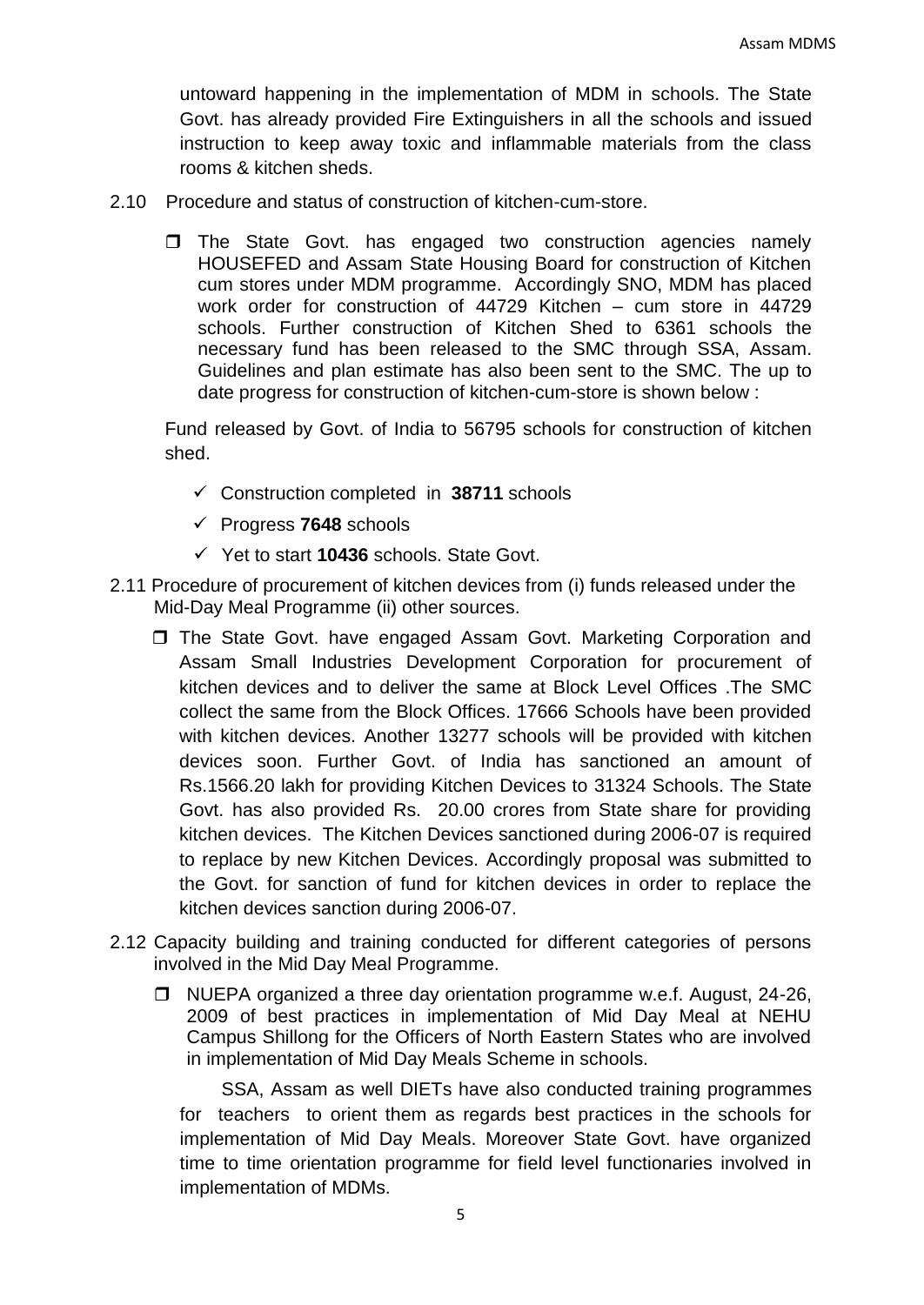Moreover MHRD have also organized a two days orientation training programme for the Officers engaged in Mid Day Meals programme in North Eastern States on  $17<sup>th</sup>$  &  $18<sup>th</sup>$  January, 2013 at Gangtok, Sikkim for learning the technique to prepare of AWP & B 2013-14.

Further, one day training for cook-cum-helper has also been organized in the conference hall of Director Elementary Education, Assam wherein 41 cook-cum-helpers have participated in the training programme. Further all the cook-cum-helpers engaged for cooking Mid-Day Meal have oriented by the District Level Officers organizing One Day Training Programme for cookcum-helpers. The training module & materials have been prepared at State Level and send to the Districts for that purpose.

- 2.13 Management Information System at School, Village / Gram Panchayat, Block, District and State level and its details.
	- □ The Director of Elementary Education, Assam and SNO, MDM takes the help of MIS of SSA, Assam for collection of school information. The Directorate of Elementary Education, Assam has no separate MIS till date. It is very much essential to have a full flagged MIS to look after the school information of elementary education as well as implementation of MDM programme. In the mean time the Central Govt. has introduced MDM MIS system for collection of Data through MIS Portal. The SNO have engaged Data Entry Operator at State Level and instructed to engage Data Entry Operators at District & Block Level also in order to complete Annual Data Entry & Monthly Data Entry in the Annual School Data Capture Format & Monthly School Data Capture Format.
- 2.14 Systems to ensure transparency, accountability and openness in all aspects of programme implementation, including inter alia, foodgrains management, ingredients procurement, cooking and serving, appointment of cooking staff, construction of kitchen-cum-store, and procurement of cooking devices.
	- The State Govt. Education Department maintains transparency and openness in all aspects of programme of implementation of Mid Day Meals Programme. The DNOs, MDM allocate food grains to the GPSS as per allocation of food grains made by the SNO, MDM. Accordingly the GPSS lift the food grains from FCI godown and deliver the same to the school through FPS. The others ingredients like pulses, vegetables, oil, condiments, fuel etc are purchased by the SMC of schools locally. The SMC engages cook-cumhelpers for cooking hot cooked meals. Further the State Govt. have entrusted HOUSEFED and Assam State Housing Board for construction of Kitchen cum store and AGMC, ASIDC have been engaged for supply of cooking devices.

Measures taken to rectify:

a) Inter-district low and uneven utilization of food grains and cooking cost -

The state Govt. have issued instructions to the DNOs, MDM and Field level Officers of Education Department to increase the number of days for serving regular cooking Mid-Day-Meal and also look into the position of availability of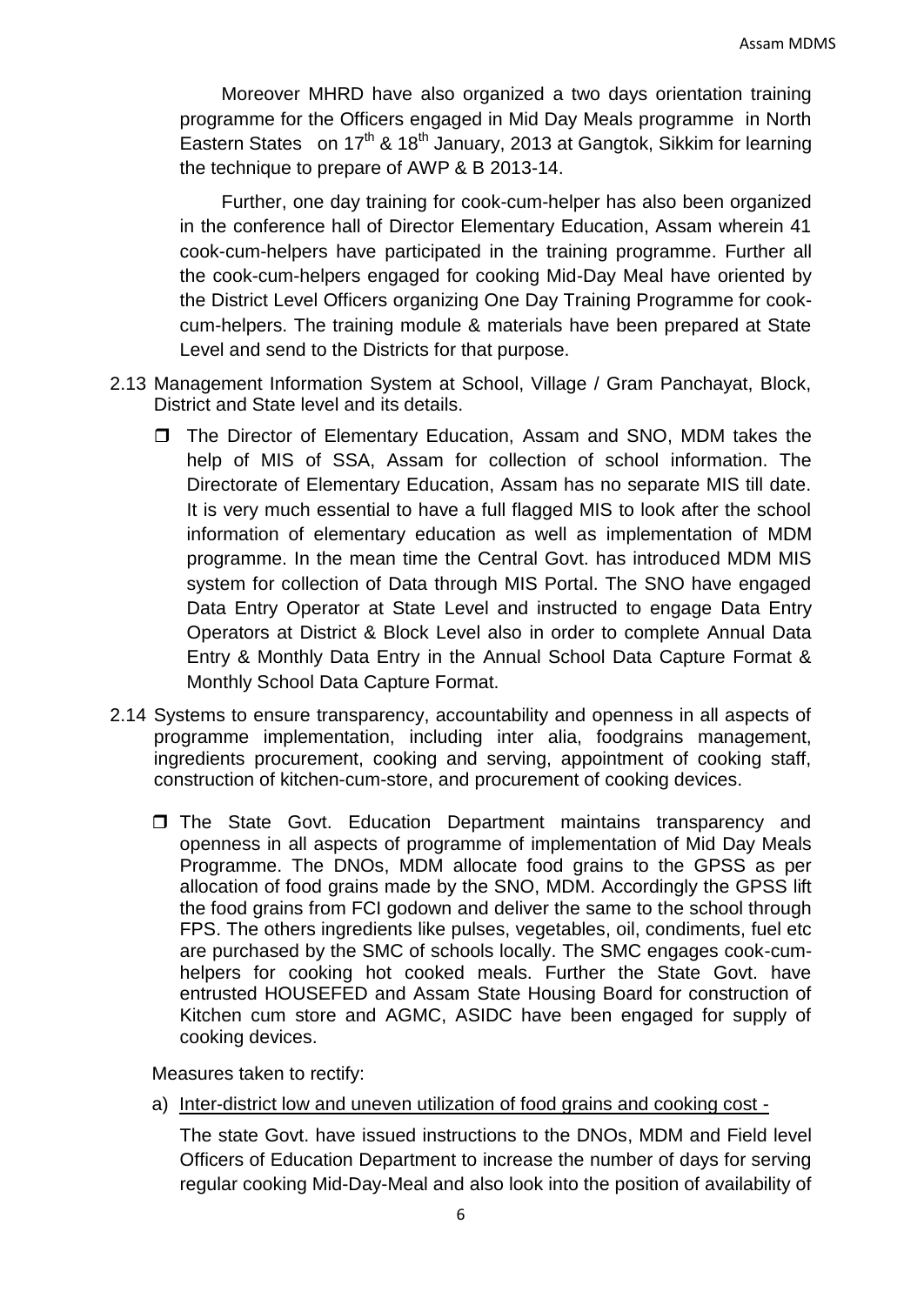food grains as well as cooking cost so that both rice & cooking cost remain available in the school through out the year in order to run the MDM scheme without interruption.

b) Intra-district mismatch in utilization of food grains and cooking cost.

In order to reduce the Intra-district mismatch in utilization of food grains and cooking cost the state Govt. reviews the position of field level by holding time to time review meeting on MDMs. The field level Officers of different district exchanges their views in the meeting. However due to some local problems intra district mismatch could not be rectified fully.

c) Delay in delivering cooking cost at school level

The DNOs have been asked for timely release of the cooking cost to the SMC and timely issue allocation of rice to the GPSS so that continuity of serving MDMs does not suffer. However it takes about 3-4 months time for receiving cooking cost by the Schools in the present system.

- 2.16 Details of Evaluation studies conducted by State/UTs and summary of its findings.
	- The State Govt. engaged Mahila Samata Society to conduct external evaluation on MDMS in 9 districts and ACE Institute to conduct external evaluation on the implementation of cooked Mid-Day Meal in the remaining 18 districts respectively. Both the organisations have submitted their Evaluation report and the same have been forwarded. A summary finding of ACE Institute is given below.

The External Evaluation Study on MDMS in schools of Assam, conducted in 2009, provides information on overall functioning of the scheme and its impact on increase of enrolment, attendance and retention of students in the primary and upper primary schools. The Ace Institute, Guwahati was entrusted to conduct the study and provide the results of the same. The Ace Institute conducted the survey in 2009 with coverage of 4601 primary and upper primary schools in the 18 selected districts of Assam.

## **Objectives of the study:**

The overall objective of the study is to assess the impact of the MDMS on increase of enrolment, attendance and retention rate of the childrenparticularly the disadvantaged children in the primary and upper primary schools of Assam. The other objectives are (i) to examine the status and availability of infrastructure of the schools undertaking the Mid-day Meal, (ii) to evaluate overall the functioning of the MDMS in selected schools.

#### **Operation and logistic of MDMS:**

The study reveals that about 28 per cent schools have served mid-day meals for less than 100 days, 24 per cent have served for 100- 124 days, 20 per cent for 125- 149 days, 13 per cent for 150 - 174 days, about 11 per cent schools have served MDM for 175-224 days. Only less than 1 per cent (19 schools) have served mid-day meal for 225- 254 days. There is a scope to ask question why most of the schools have served mid-day meals on even less than 150 days and the same has been taken care of for future improvement.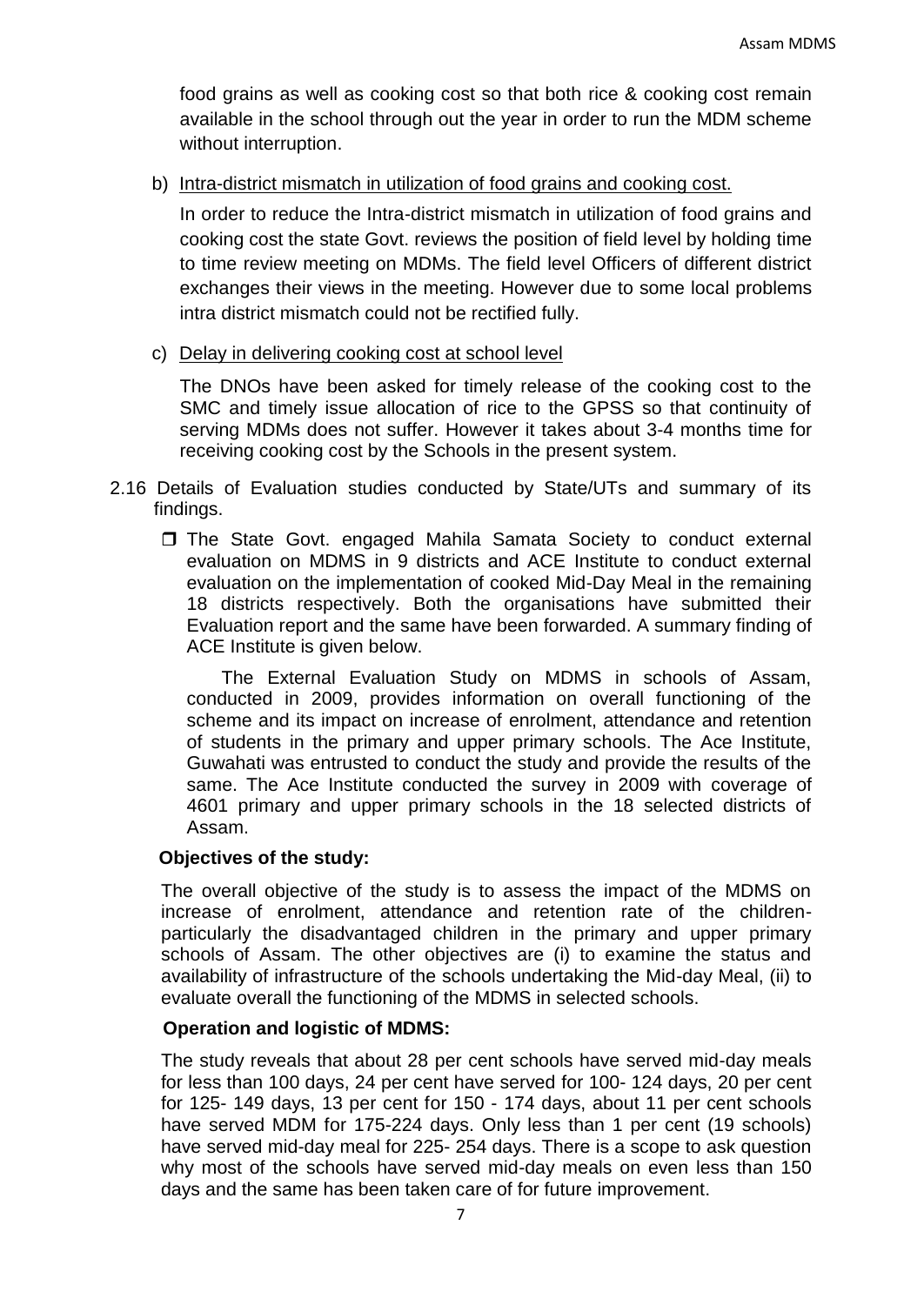Though clear guidelines were given to the schools to display of weekly menu, the study finds that only about 24 per cent schools observed the guidelines, others did not.

The investigators of the survey find in about 30 per cent schools where Dal+vegetable+rice combined meals were prepared and served in 25 per cent schools prepared khichri. Payas, pulao, biriyani etc. had not been found favourable item in many schools. Moreover, it is to be mentioned that about 34 per cent schools could not mange to show their menu on the day of investigators' visit as they did not prepare their meals at that time. Variation in menu is comparatively less- it is about 22 per cent only.

Regarding patterns of gender, castes of the cooks and helpers it is observed that about 89 per cent cooks are female. The caste composition of the cooks consists of SC (13 per cent), ST (18 peer cent), OBC (27 per cent), Tea Tribe (4 per cent), General (19 per cent) and Muslim about 17 per cent. It is observed that the cooks are appointed from the localities of the schools for which the caste of cooks mostly reflects the caste of the local population.

In case of helpers mostly females, 58 per cent helpers are appointed against only 4 per cent of male helpers. The caste and community of helpers are also similar to the caste and community of the cooks.

About 82 per cent cooks received payment regularly against about 15 who received partly. On the other hand only 50 per cent helpers received payment regularly as well as partly. About 38 per cent schools have no helpers appointed.

About 85 per cent schools have utensils for cooking MDM and 47 per cent schools have storage facility in kitchen sheds. However 14 per cent use teacher's house, 4 per cent use fair price shops and 23 per cent use class rooms as store for keeping food grains.

Most of the schools (94 per cent) use firewood as fuel for cooking MDM against 5 per cent schools that use LPG and 1 per cent use kerosene and other fuel.

About 71 per cent schools are found to have source of drinking water in the premises of the school. About 69 per cent use hand pump water, 4 per cent tap water, 9 per cent ring well water, 3 per cent pond water. Other schools use other source of water. It is also observed that about 57 per cent schools have water filter to filter drinking water for the students.

In regard to involvement of teachers in cooking process the study finds that 68 per cent teachers participated in cooking process of MDM.

Regarding nutritional aspects, hygienic and good practices and management of hazard and wastage the study finds some interesting results. Masur dal (48 per cent) and mixed dal (43 per cent) are two types of dal which are used mostly in MDM. About 77 per cent school use leafy vegetable in the MDM served in the schools. Utensils and plates used for MDM have relation with the hygienic state of the food. For taking mid-day meals in about 79 per cent schools stainless steel plates are used in about 8 per cent aluminium plates, in about 6 per cent plastic plates and in about 6 per cent disposable plates are used. However for cooking foods mostly 60 per cent schools use aluminium pots and 37 per cent schools use iron pots respectively.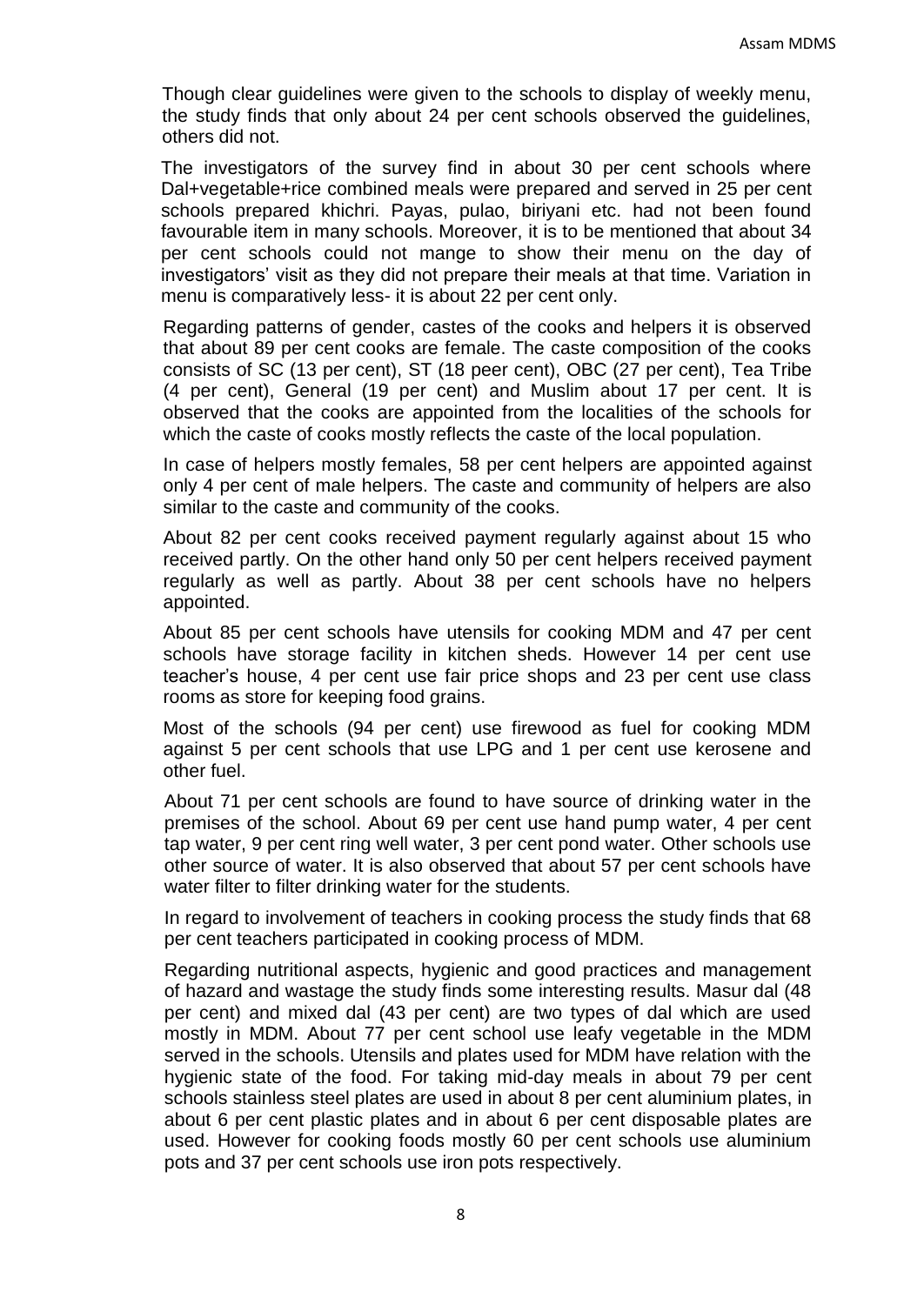## **Nutritional aspect, hygiene, good practice and management of hazards and wastage:**

With mid-day meal the maintenance of nutrition in foods is also attached. So imparting education on nutrition is one of the most important interventions. This study finds that in about 52 per cent schools nutrition education was imparted.

About 89 per cent schools adhered to hygienic practices to be maintained to have MDM and out of this in about 8 per cent schools the cooks and helpers use caps, masks and gloves etc. In about 82 per cent schools vegetables are thoroughly washed before cutting. Also in about 86 per cent schools training on hygienic and cleanliness issues were provided

Along with mid-day meal scheme the government also stressed on maintenance of certain good practices. It is found that about 88 per cent schools maintained cleanliness in dress, dish, hands and mouth. In about 86 per cent schools inspection of students' nails has been conducted, in about 49 per cent schools prayer was set before meal. It is also observed that in 81 per cent schools team spirit and sharing situation exists and in 90 per cent schools discipline was maintained.

Precautionary measures against hazards and wastages were directed by the government along with the MDMS. The study, in course of the study, observes that 50 per cent schools took measures against fire, another 50 per cent took measures against food poisoning, about 54 per cent schools took measures against food spoilage and about 56 per cent schools took measures against food wastage. In case of dirtiness 62 per cent schools took measures against it.

## **Monitoring and transparency of the Scheme**

The success of any continuous developmental programme depends on regular and effective monitoring. As per guidelines of the Directorate of Elementary Education the concerned officials from district down to circle level officials have to conduct monitoring of the MDMS from time to time. As per norms every month 15 schools have to be inspected by DEEO, 20 schools by DI, 25 schools by BEEO and 40 schools by SI. This study finds that in the whole year of 2008 only 144 schools were monitored by DEEO, 81 schools by DI, 337 schools by BEEO and 545 schools by SI in all 18 selected districts. As the numbers of officials in each category are more it is significantly observed that the norms of monitoring suggested by the government have not been maintained.

This scheme has scope for the community to participate in its better functioning. In this regard mother groups and School Managing Committees' (SMC) participation are significant. These two groups participated in 75 per cent and 87 per cent respectively. The percentage of schools participated by Self Help Group and other members of the communities is found very lessonly 28 per cent in total.

Four parameters were used to ascertain the transparency in execution of the scheme. They were (i) presence of SMC members at the time of distribution of the meals, (ii) weighing of rice in presence of SMC members, (iii) quality checking by mother groups and (iv) awareness of villagers. The study results state that about 74 per cent SMC members were present at the meal time;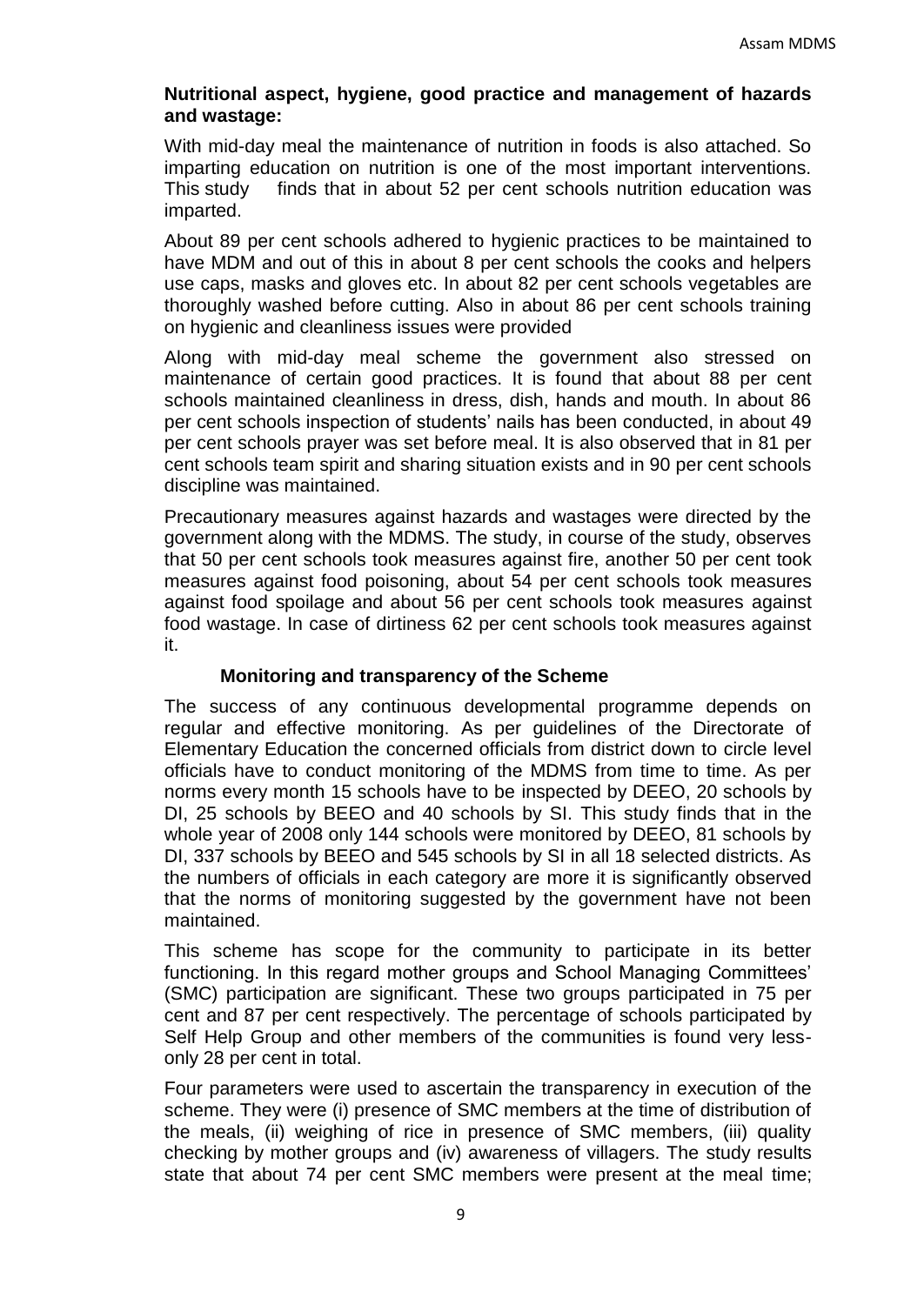about 64 per cent schools weigh rice in presence of SMC members, in about 69 per cent schools quality checking was conducted by the mothers' groups. The villagers of the locality of about 68 per cent schools were aware of purchasing food grains, quality and quantity of the food served.

## **Maintenance of accounts & registers**

In regard to maintenance of accounts and registers and submission of utilisation certificates regularly this study finds that about 94 per cent schools maintained the accounts and registers and about 88 per cent submitted the utilization certificates regularly.

The schools offering mid-day meals have to send information with regard to lifting of rice and receipt of fund for cooking separately to the District Nodal Officer (DNO) and DEEO. The estimates of the study do not find better correspondence in this regard. Only 58 per cent schools observed this norm.

About 92 per cent schools maintained schools inspection registers and 72 per cent schools recorded the observation of the inspection in proper registers which is revealed by the results of the study.

## **Impact of the MDMS:**

The study also investigated to find the impact of the mid-day meal scheme on increase of enrolment, attendance and retention of students at the schools. The results reveal that the respondents of about 68 per cent schools admitted increased in attendance, of 42 per cent schools respondents agreed increase in enrolment after introduction of mid-day meal at the schools.

During current year the State Govt. has engaged ACE Institute to conduct a survey on Govt. aided Lower Primary Schools in order to find out infrastructure facilities and actual enrolment position in those schools. Final report not yet submitted by ACE Institute.

## 2.17 Brief write up on best practices followed in the State.

*NUEPA has conducted study on best practices during 2008 in 4 districts of Assam namely Golaghat, Jorhat, Dibrugarh & Nagaon.*

The best practices adopted in implementation of MDMS are given below:

- (1) Cleaning of dish, mouth and hands before eating food and washing hand after taking food.
- (2) Awareness about the hygienic and cleanliness teaching.
- (3) Discipline and Eco-friendliness.
- (4) Prayer before meal
- (5) Inspection of finger nail.
- (6) Inspection of wastage / spillage / spoilage.
- (7) Precaution against fire & food poisoning.
- (8) Team spirit & sharing.
- (9) Food & Nutrition teaching
- 2.18 Instances of unhygienic food served, children falling ill, sub-standard supplies, diversion/misuse of resources, social discrimination and safety measures adopted to avoid recurrence of such incidents.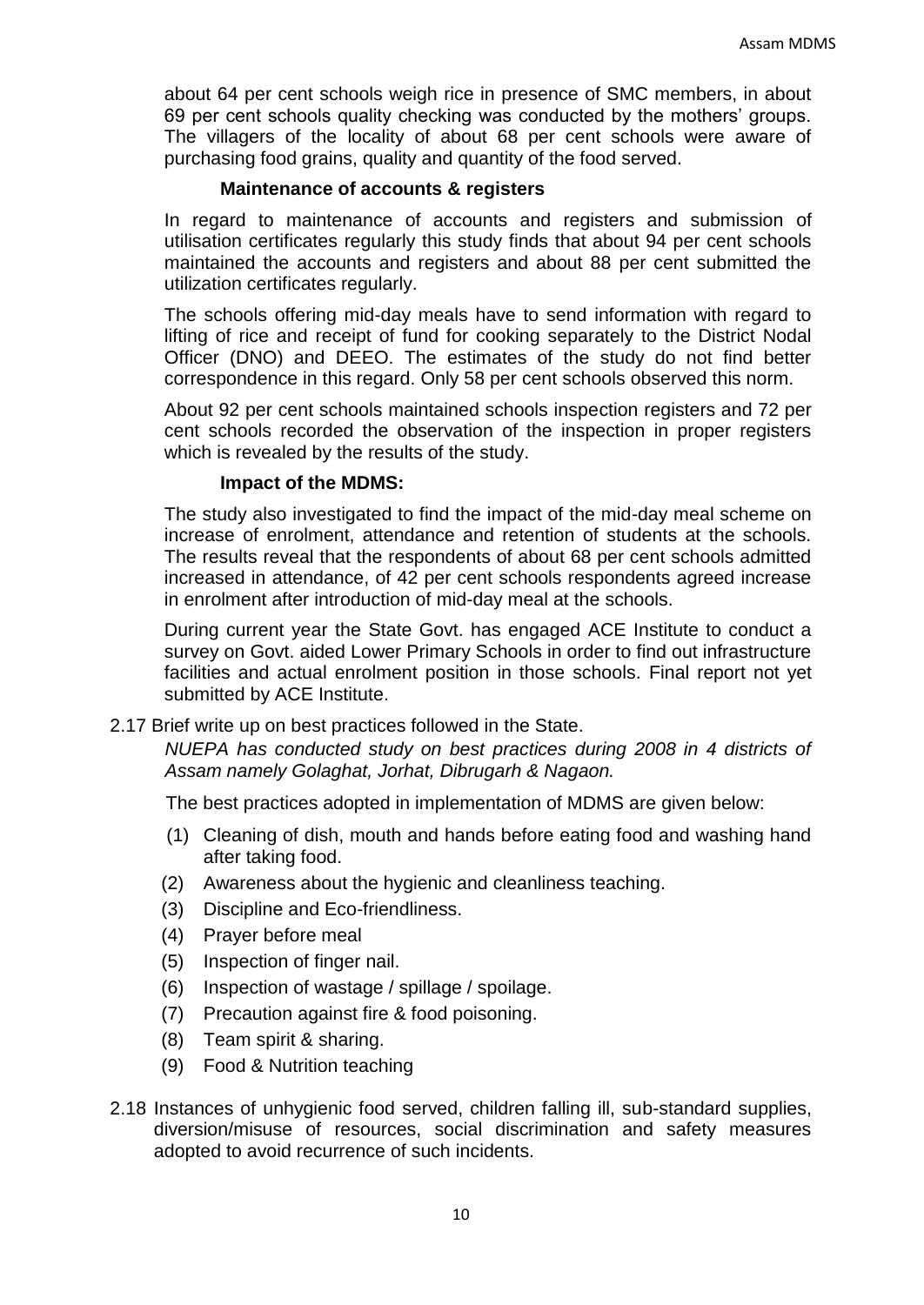- $\Box$  No instance/ information for unhygienic food served, Children falling ill, substandard supplies, diversion/mis-use of resource, social; discrimination received from field level office.
- 2.19 Extent of involvement of NGOs and Civic Body Organizations (CBOs)/PRIs in the implementation and monitoring of the Scheme.
	- $\Box$  Akshay Pattra a reputed NGO taking the responsibility of serving hot cooked Mid Day Meal to 569 LP and Middle Schools of Guwahati urban areas with effect from November, 2009.

No. of Schools covered:- 569 of Kamrup(M) & Kamrup district.

No. of Children covered:- 49123

Mechanism:-

The NGO has one central kitchen and hot cooked Mid -Day meal has been packed in big Tiffin carriers school wise/number wise and Tiffin carriers have been delivered to schools by 30 delivery vans and completed distribution of Tiffin carrier to all the schools before 12 noon.

The State Govt. has not encouraged the involvement of NGO at rural areas. PRI /civic body not yet involved in implementation of Cooked Mid Day Meals. Only SMC, VEC and mother group have been in involved in implementation of the process.

- 2.20 Status of School Health Programme with special focus on provision of micronutrients, Vitamin-A, de-worming medicine, Iron and Folic acid, Zinc, distribution of spectacles to children with refractive error and recording of height, weight etc.
	- □ NB. As reported by NRHM, Assam any school has not been covered under School Health Programme during 2012-13. The programme is being implemented from March/2013. They have completed the training of Multipurpose Worker (MPW) and Lady Health Visitor (LHV) for the purpose. Recruitment of dedicated Medical officer, Dental Surgeon and Block Health Programme officer have been made for implementation of the programme.

 The weekly Iron and Folic Acid Supplementation Programme among the adolescent students of Class VI to VIII is also being implemented from the March/ 2013. The training programme for District trainers of all the districts have been completed in Dec./12.

- 2.21 Present monitoring structure at various levels. Strategy for establishment of monitoring cell at various levels viz. Block, District and State level for effective monitoring of the scheme.
	- □ The state Govt. have notified the formation of State level, District Level & Block level Steering cum Monitoring Committee for over all monitoring the implementation of Mid day Meal programme. The School Managing Committee have already been formed in every school. The SMC look after the implementation of Mid Day Meal programme and also given proper guidance to improve the academic environment of the schools. Regarding the Development of Management Information System (MIS) with integration of interactive voice response system (IVRS), the Central Govt. has already prepared guidelines for introduction of the IVRS system in the state.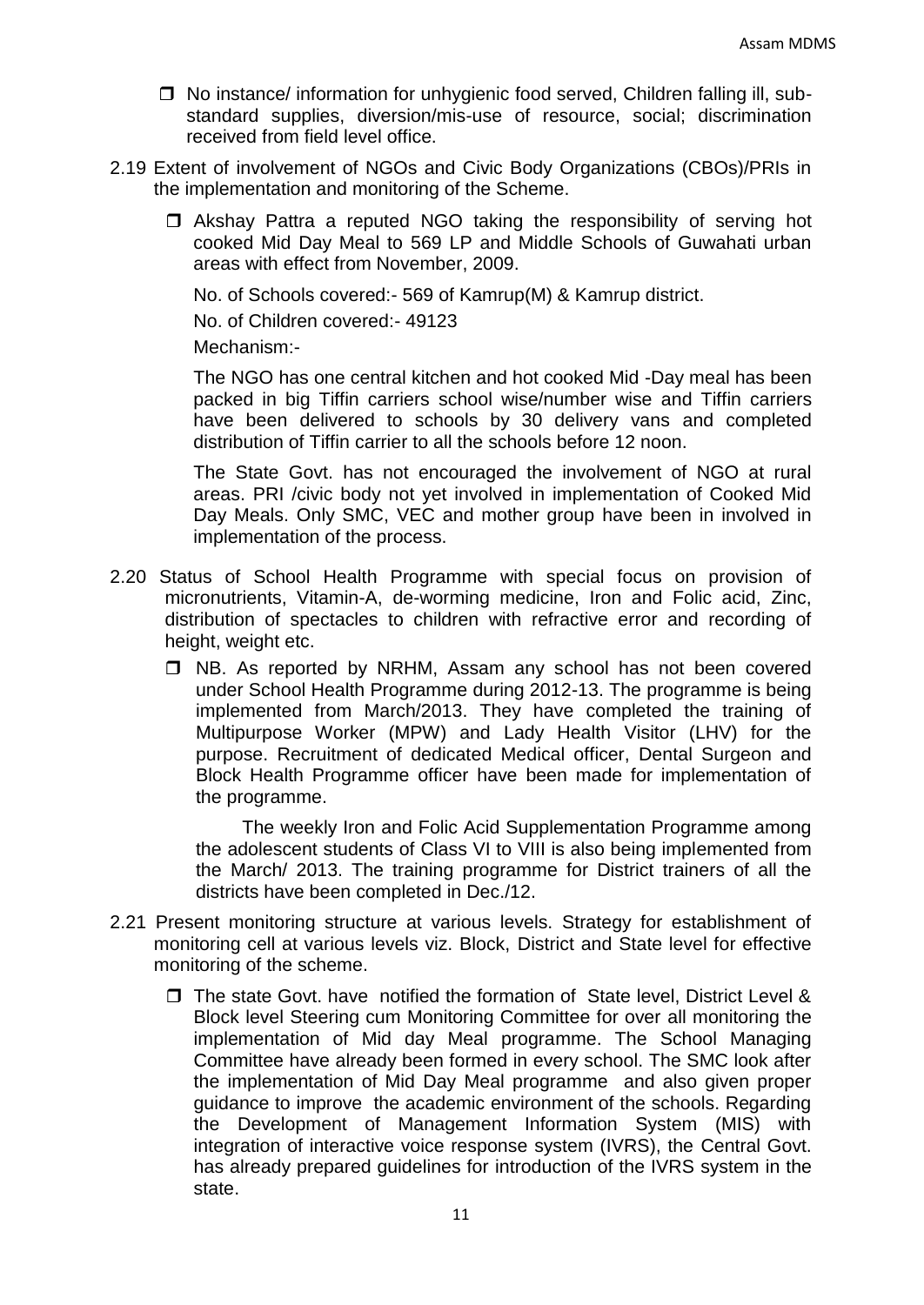- 2.22 Steps taken to strengthen the monitoring mechanism in the Block, District and State level and status of constitution of SMCs at these levels. Status of formation on School Management Committee at village / school / cooking agency level in the light of Right to Education Act, 2009.
	- $\Box$  In order to monitor the implementation of Mid-Day Meal Schemes in real sense the Govt. of India has introduce MIS web Portal through which all the information of the schools to be rooted the Central Govt. & State Govt. Moreover, IVRS is going to be implemented within a short time. Hence, the SNO MDMs has instructed District Level Officers to engage Data Entry Operator in Districts and Blocks for this purpose. However, due to disturbance of internet facilities and power facilities the Data entry into MIS Portal at Block & District level is not encouraging.
- 2.23 Arrangement for official inspections to MDM centres and percentage of schools inspected and summary of findings and remedial measures.
	- □ The Director of Elementary Education, Assam and SNO, MDMs have issued instruction to the district level, Sub-divisional level and Block level officers to inspect at least 25% schools/ centres in every quarter. Most of the district level officers have inspected schools regularly. Target for school Inspection have been fixed for DEEO, D.I. of schools, BEEO, S.I. of schools in the following manner.
		- o DEEO will have to visit 15 schools in a month.
		- o D.I of schools will have to visit 20 schools in a month.
		- o BEEO will have to visit 25 schools in a month
		- o SI of schools will have to 40 schools in a month.

Most of the officers have submitted the finding of the inspection report in the review meeting of the MDMs and accordingly officers have been asked to take remedial measures on the poor performance school immediately. Further officers from State Offices have also visited the schools time to time and submit reports regarding cooked Mid-Day Meal.

- 2.24 Feedback/comments in respect of report of Monitoring Institutions designated for your State/UTs to monitor implementation of MDM and action taken thereon.
	- $\Box$  The Monitoring Institute has so far submitted their reports in respect of visiting Golaghat, Jorhat & Lakhimpur districts. The officers of Monitoring Institute have visited 40 schools in each district. Based on the observation of Monitoring Institute report the District Administration have been asked to take remedial measures on the weak point on implementation of the scheme and request to submit the action taken report in this regards.
- 2.25 Grievance Redressal Mechanism if any, used by the States / UTs. Details of complaints received, nature of complaints and time schedule for disposal of complaints.
	- A Grievance Redressal Mechanism cell has been formed vide letter No. EPM/14/2011/5 dtd. 8/4/2011 in the Directorate of Elementary Education, Assam in order to disposed off the complained received in respect of implementation of Mid Day Meal scheme. Altogether 6 complaints have been received by this Directorate. The field level officers have been asked